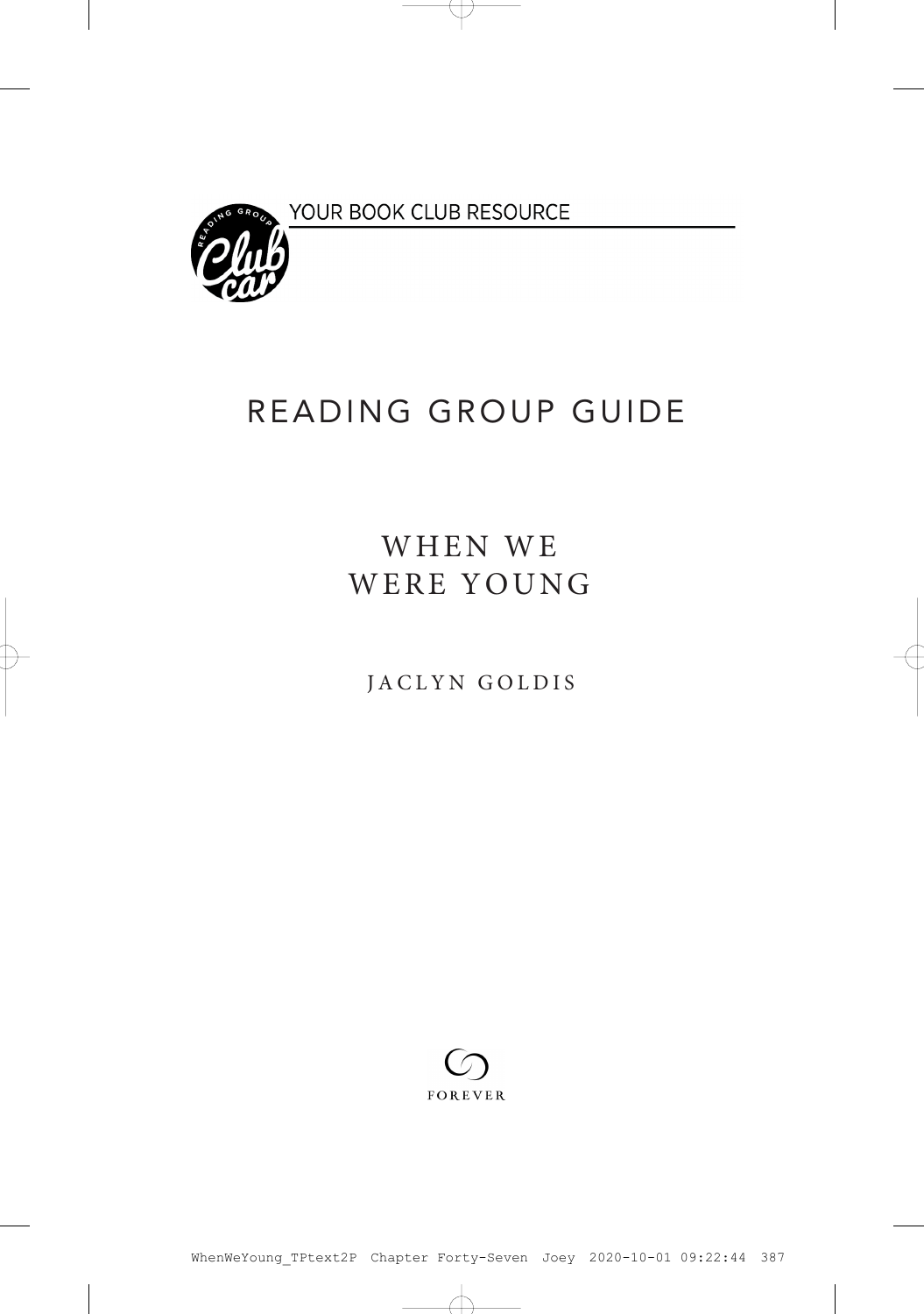Dear Reader:

The first sparks of my idea for this novel came on a trip to Jamaica in 2015. On the beach one day, I watched two kids from different families and places playing happily together. I thought about the magic of vacation friends and romances. There is something different and special about exiting your everyday life that alters the relationships developed with people you meet on your travels. And so Joey and Leo were borne.

If you ask me to vote for the beach or the mountains, I, like Joey, would choose the beach a thousand times over. I feel happiest when next to or in water. I grew up on a lake in Michigan and now live in Tel Aviv, mere steps from the Mediterranean Sea. And so, in choosing the novel's setting, the island aspect of Corfu appealed to me immensely, from Corfu Town's pebbled city beaches nestled in tiny coves to the western coast's endless, spectacular caramel sand beaches leading to an impossibly turquoise sea.

Continuing on the beach motif, I decided to set the remainder of the book in South Florida. Aside from its sunny ambience, I've spent a lot of time there, so it is like a second home. My maternal grandmother, with whom I share a closeness like that between Joey and Sarah, lives in Delray Beach.

And finally, I mined my own experience for Joey's unlikely career transition. Like Joey, I was a lawyer at a large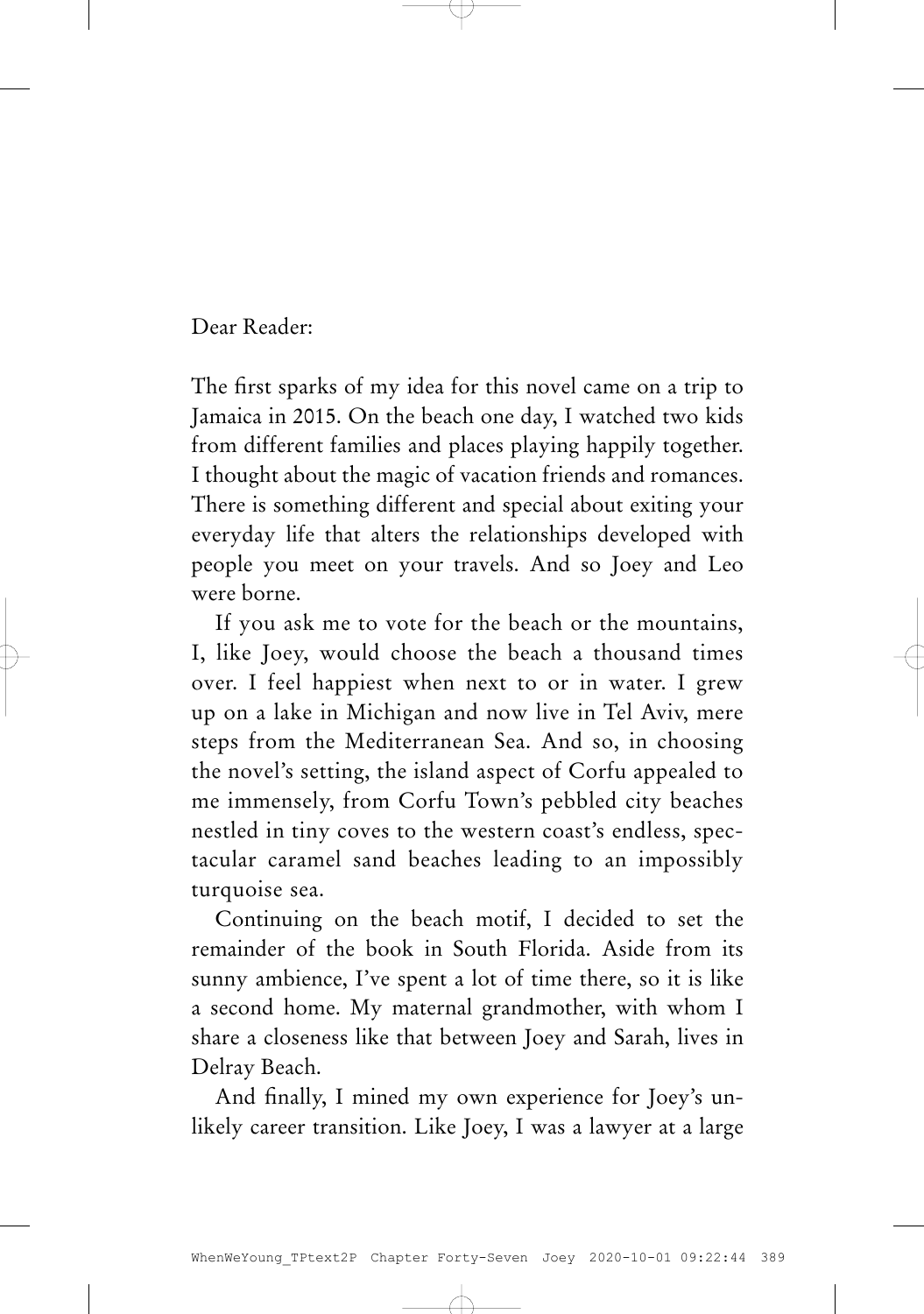law firm, and I quit my job the year I'd go up for partnership to travel and work on creative pursuits. (Although, unlike Joey, the firm I worked at was wonderful and the people I worked with even more so.)

Joey isn't me, of course, but so much of me is in this book. As a writer, the delight I find in fiction is in collecting the truest things I know and shapeshifting them into a story. I feel privileged you chose to read mine.

Jaclyn Soldis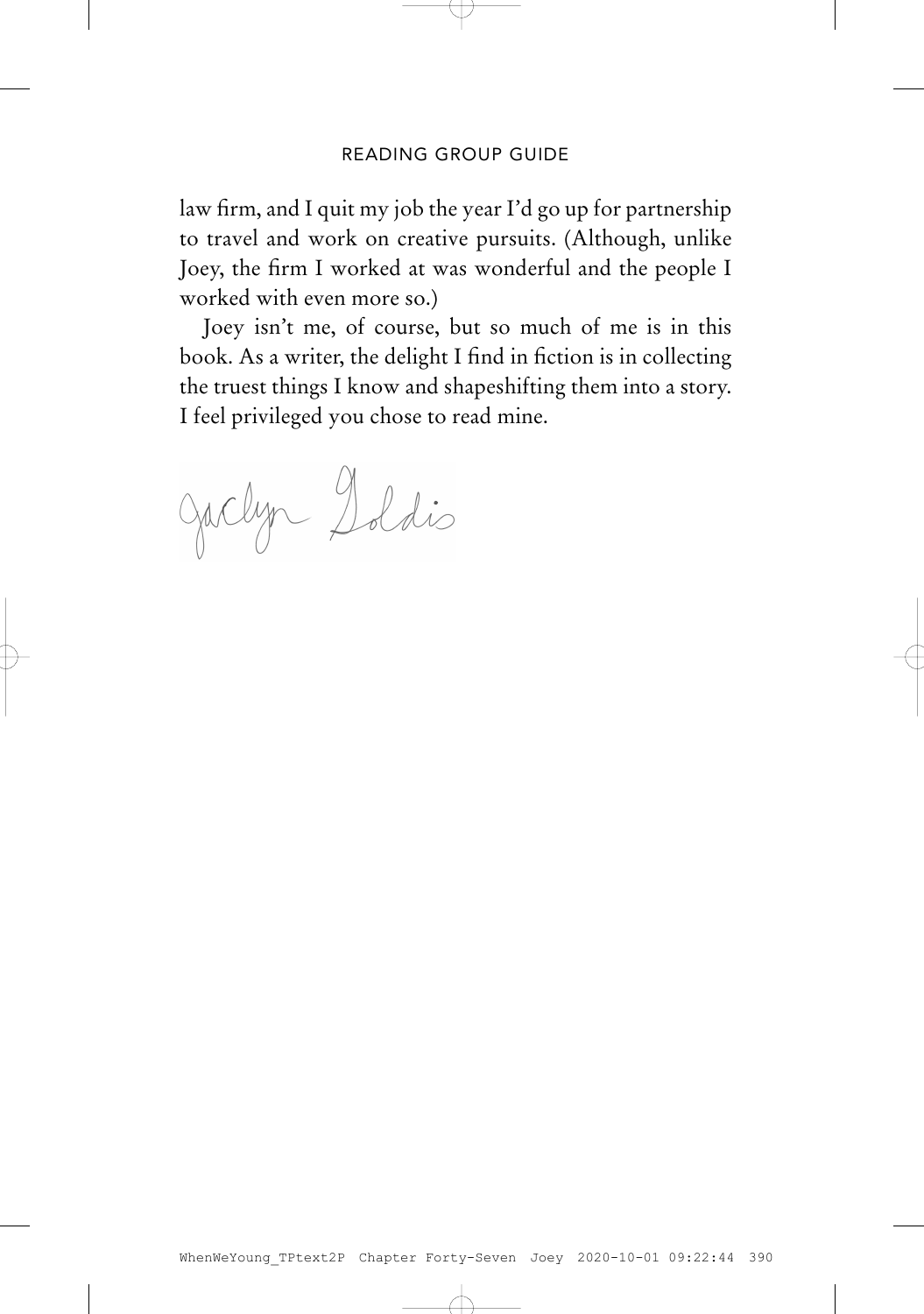## DISCUSSION QUESTIONS

- 1. One of the inspirations for the novel was the author seeing two kids meet and become friends on vacation. Have you ever connected with someone on vacation, or outside your everyday life, as friends or romantic partners? How do you think that experience went differently than it would have had it originated amid your everyday life?
- 2. A theme in the novel is the trauma of "postmemory," that is, how later generations bear the personal, collective, and cultural trauma of those generations who came before. How does this theme play out in the novel? How are both Bea and Joey affected by what Sarah and Sam endured?
- 3. Even years after the fact, Joey struggles to find closure to her relationship with Leo. Was it selfish for her to agree to meet with Leo eleven days before her wedding? How have you experienced closure in a relationship? Did the time it took or way it happened surprise you?
- 4. Why do you think Joey switched from art to law after Leo broke up with her? Have you ever given up on a passion? What would it take for you to revisit it?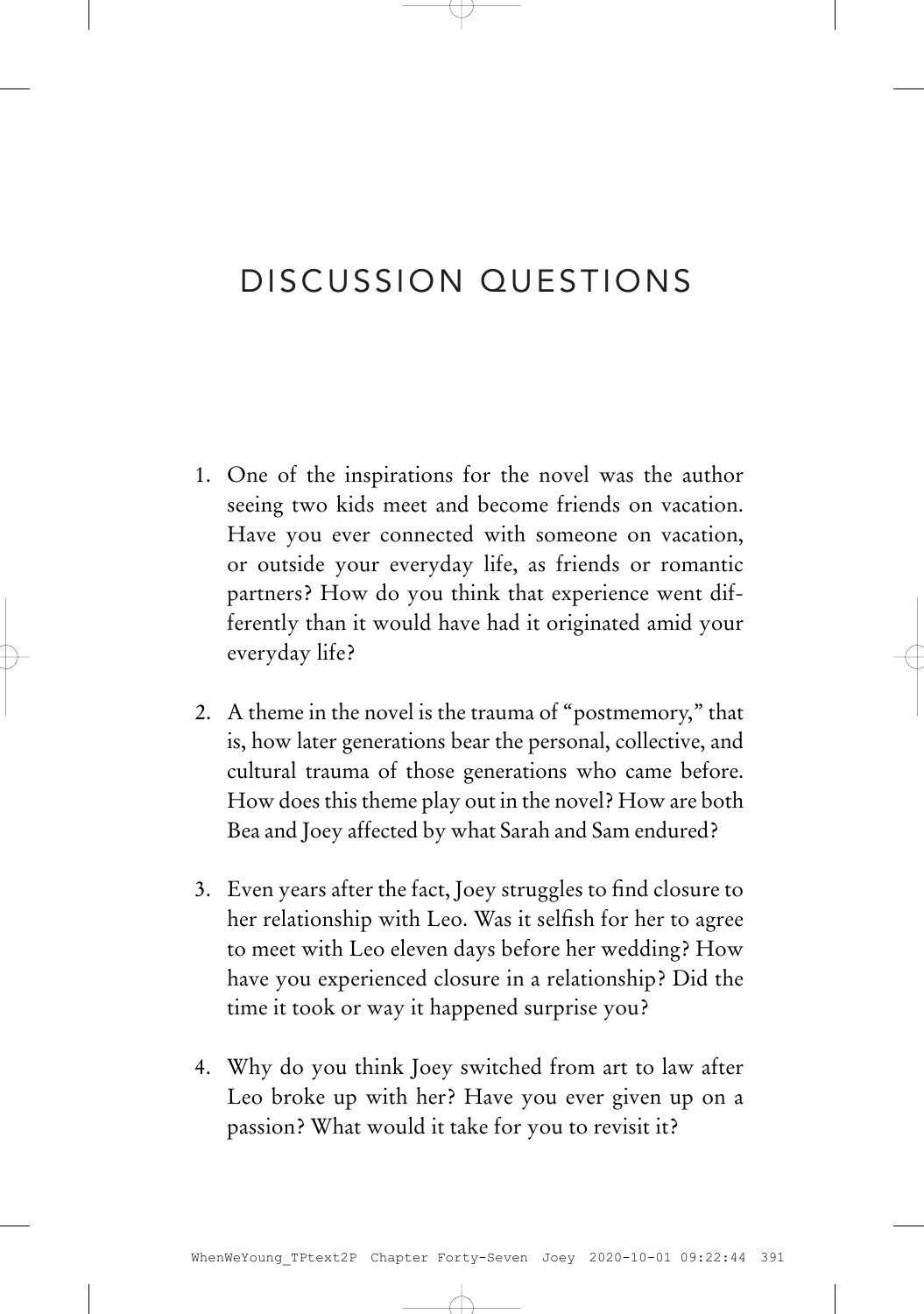- 5. Sarah must live her entire life with regrets that were impossible to make right. Why was it easier for Sarah to marry a man she didn't love than the man she did? Do you think that even after communicating with Milos, she will ever fully forgive herself?
- 6. Many characters in the novel are holding on to secrets they eventually reveal. Are secrets in a relationship ever justified?
- 7. Bea is in many ways an unlikable character. On page 162, she says, "Maybe sometimes you have to risk hurting people you love in order to be happy." Do you agree with her? In what circumstances would you find the statement valid? How does your view of Bea change as the book progresses? Do you think that Joey ultimately finds more compassion for her mother after she leaves Grant for Leo?
- 8. On page 43, Joey says that with Leo love felt like falling, but with Grant she learned to love on solid ground. Do you think that love can be divided into these two categories? Which have you experienced in your life? Do you think it is possible for Joey to love on solid ground with Leo too?
- 9. Neither Bea nor Joey was born on Corfu, but nonetheless the island becomes a central facet of their lives. How does the way each of Joey, Bea, and Sarah feels about Corfu change with the events of their lives and the events of the novel? Do you think that any or all of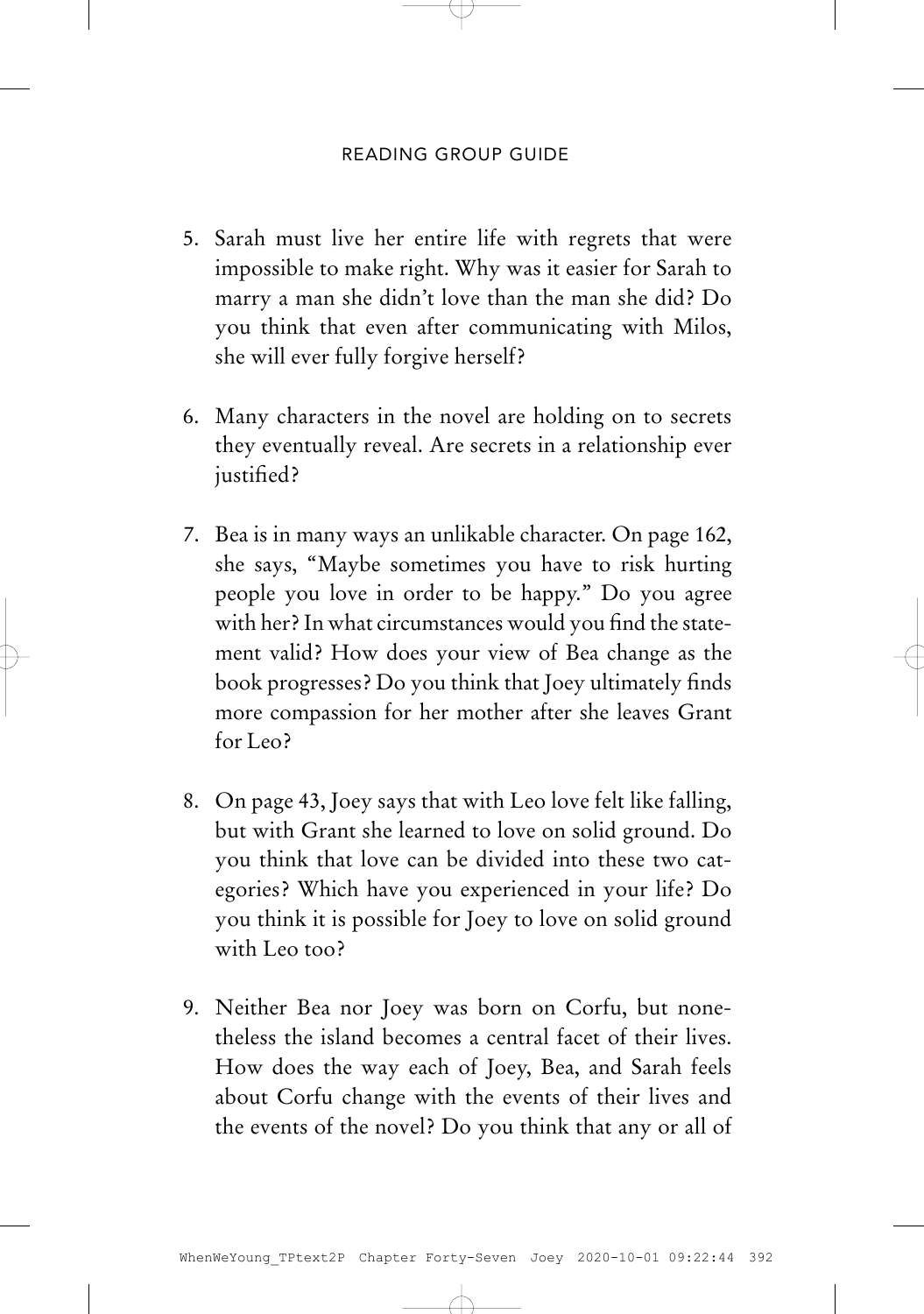the women would choose to return to Corfu for a visit after the events of the novel? Have you ever considered a place not your birthplace or home as nonetheless important in your life? Perhaps it is a vacation spot or a place where a family member lives or lived. How did that place become important to you? Have your feelings toward that place changed with time or events?

- 10. Family history plays a critical role in the plot. How is Joey affected by her mother's and grandmother's paths? Do you know your family history? How does it affect your life? Does it cause you to try to follow your ancestors' lead or take a different path?
- 11. The concept of forgiveness percolates throughout the novel. Do Bea and Scott deserve Joey's forgiveness? Do you think she has truly forgiven them? Does Bea deserve Sarah's forgiveness for not passing along the message from Milos? Do you think Sarah has truly forgiven her daughter? Is it easier for a parent to forgive a child or for a child to forgive a parent? Why?
- 12. Were you glad Joey chose Leo? Do you think Grant would have been the better choice? Why or why not?
- 13. Where do you see Joey five years in the future?

VISIT GCPClubCar.com to sign up for the GCP Club Car newsletter. featuring exclusive promotions, info on other Club Car titles, and more.

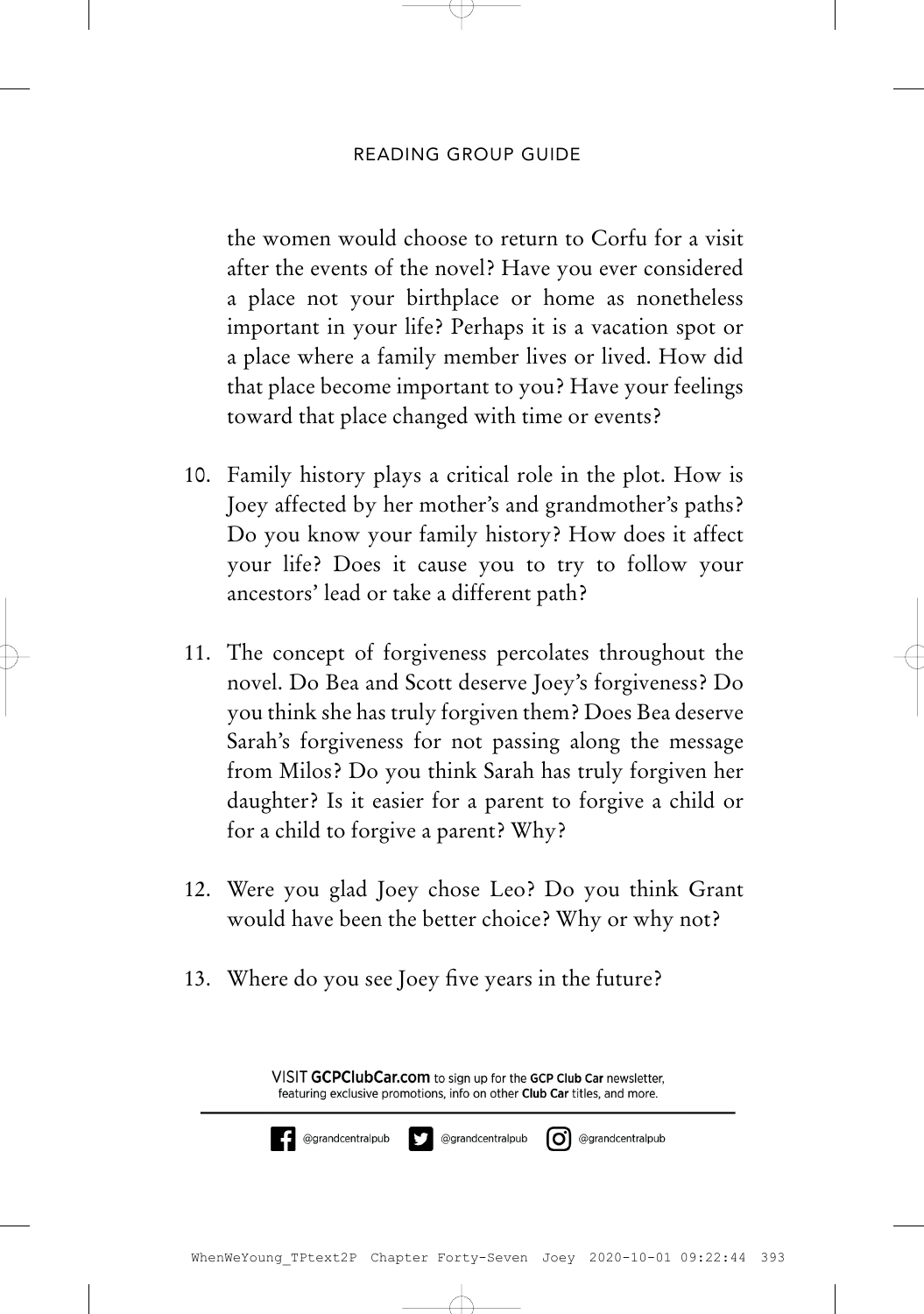## HISTORICAL NOTE

I knew I wanted to write a novel with multiple generations harboring secrets. My father is a Soviet emigrant, and when I was growing up, he never really spoke about his first twentyeight years before he immigrated to the US. But in my early thirties, my family traveled to my dad's hometown in Ukraine, his first time back since he'd left, and he finally told us his stories. I wanted the protagonist—Joey—to transform, as I did, as she understands the history of her ancestors.

My paternal grandmother escaped Ukraine when the Germans invaded the Soviet Union in 1941. But her parents and some other family members did not manage to escape, and were murdered by the Nazis and buried in mass graves in the rural outskirts of Zhitomir, a small city a few hours from Kiev. I am named after this paternal grandmother, and I feel very connected to her, despite never meeting her as she died shortly before I was born. I wanted to write a grandmother character loosely inspired by her, someone who narrowly escaped the Holocaust but was greatly impacted by it.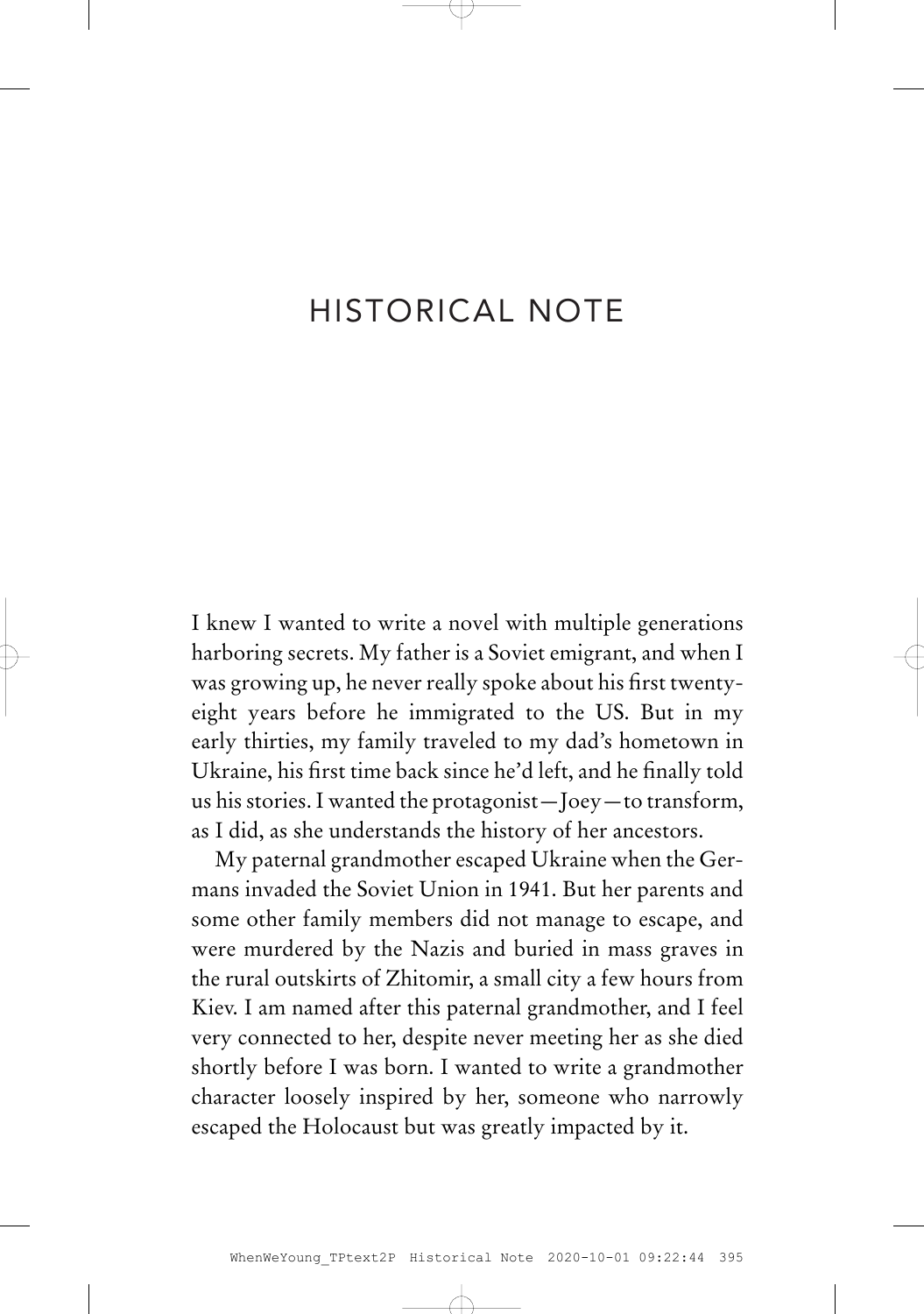I chose to partially set the novel on Corfu because of its lesser-known Holocaust history, and also its island and European appeal. Initially, I spent a few weeks in Greece doing research, including on Corfu, and I met with an expert in Athens on Greek Jewish history. And then over the course of a few years, I read everything I could get my hands on regarding the Corfiot Jews, and I met with and spoke to many people with personal Greek Jewish stories, as well as further experts on Greek Jewish history. Many of them told me, "The world doesn't even know what happened to the Greek Jews during the Holocaust. Our stories have largely been ignored."

I am so grateful to the kind and generous people who shared insights and stories, often painfully tragic. All of it was invaluable to an accurate portrayal of what life was like for the Corfiot Jews in the forties, prior to, during, and after Nazi rule.

The story of Sarah and her family is fictional, but it is interwoven with many real stories and events of the time. For instance, Rabbi Iakov Nechama was once the rabbi of Corfu, and how the Nazis dehumanized him during their rule is historically accurate.

And Costas, who is Sarah's customer on the island of Lefkada, is a fictionalized character based upon Costas Stagiannos, a member of Lefkada Resistance, who courageously aided the escape of some Corfiot Jews imprisoned on Lefkada.

The scene where the Jews of Corfu are imprisoned on Lefkada is rooted in fact. Many of the Corfiot Jews did indeed pass through Lefkada on their deportation to Auschwitz, and many of the townspeople of Lefkada, putting their own lives at risk, bravely tried to help the Corfiot Jews. Pope